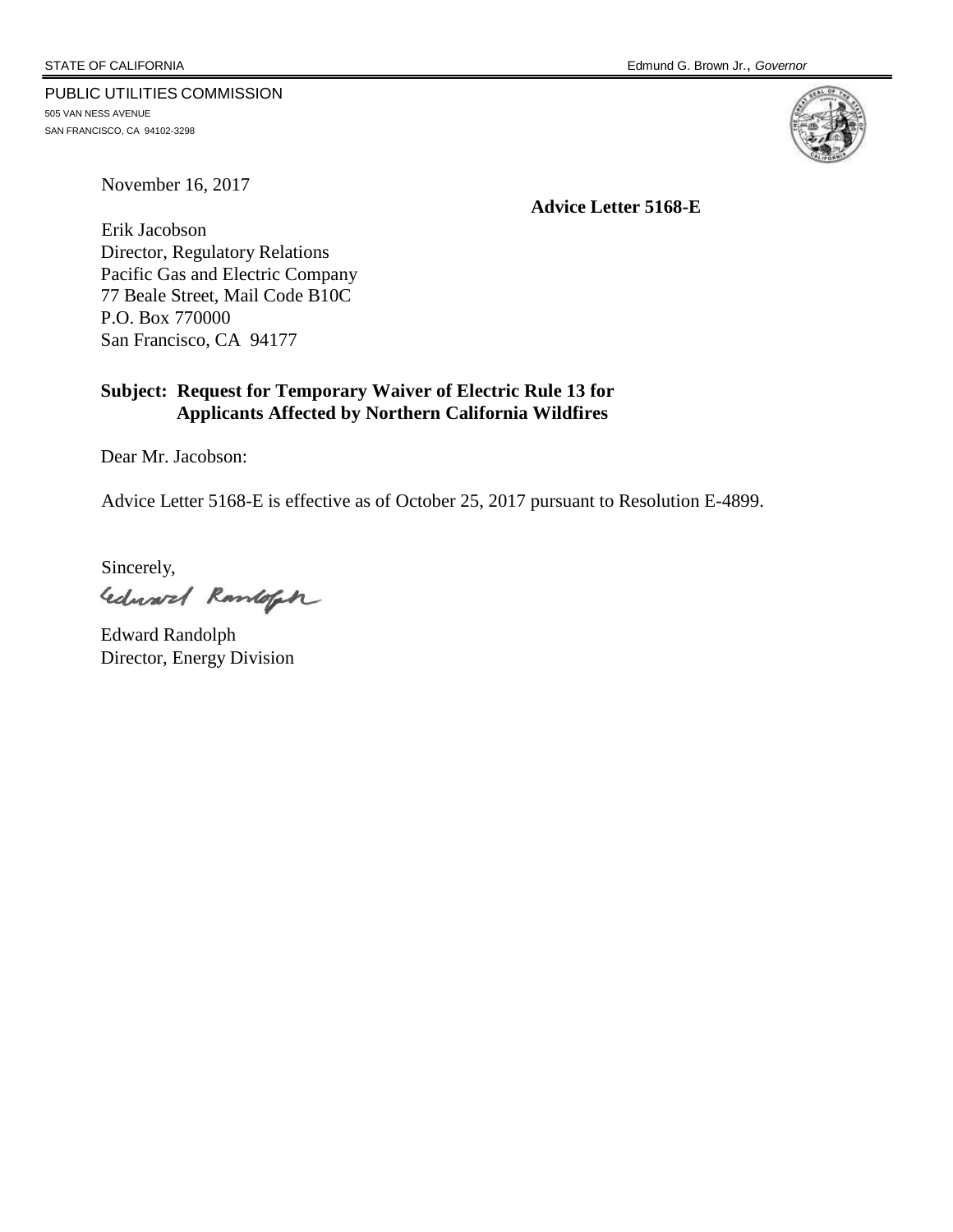

**Erik Jacobson** Director Regulatory Relations Pacific Gas and Electric Company 77 Beale St., Mail Code B13U P.O. Box 770000 San Francisco, CA 94177

Fax: 415.973.3582

October 25, 2017

## **Advice 5168-E**

(Pacific Gas and Electric Company ID U 39 E)

Public Utilities Commission of the State of California

# **Subject: Request for Temporary Waiver of Electric Rule 13 for Applicants Affected by Northern California Wildfires**

## **Purpose**

To help cities and communities rebuild after the devastating 2017 Northern California wildfires that impacted multiple counties in the company's service area, Pacific Gas and Electric Company (PG&E) hereby requests authorization to temporarily waive the cost of installation and removal of service extensions for temporary power under Electric Rule 13 for those customers who are now looking to rebuild.

To help expedite recovery and assist those who have lost their homes and businesses in these wildfires, PG&E requests that the filing of this advice letter be effective October 25, 2017.

## **Background**

Beginning on October 8, 2017, several wildfires started across Butte, Lake, Mendocino, Napa, Nevada, Solano, Sonoma and Yuba counties. As a result, several thousand structures were damaged or destroyed.

Electric Rule 13.A.1 provides

PG&E shall, if no undue hardship to its existing customers will result therefrom, furnish temporary service under the following conditions:

1. The applicant shall pay, in advance or otherwise as required by PG&E, the estimated cost installed plus the estimated cost of removal, less the estimated salvage of the facilities necessary for furnishing service.

Due to the extraordinary nature of these wildfires, to help expedite recovery, and assist those who have lost their homes and businesses in these fires, PG&E requests permission to waive the tariff requirement of collecting the cost for the estimated installation and removal cost of the facilities needed for temporary construction power in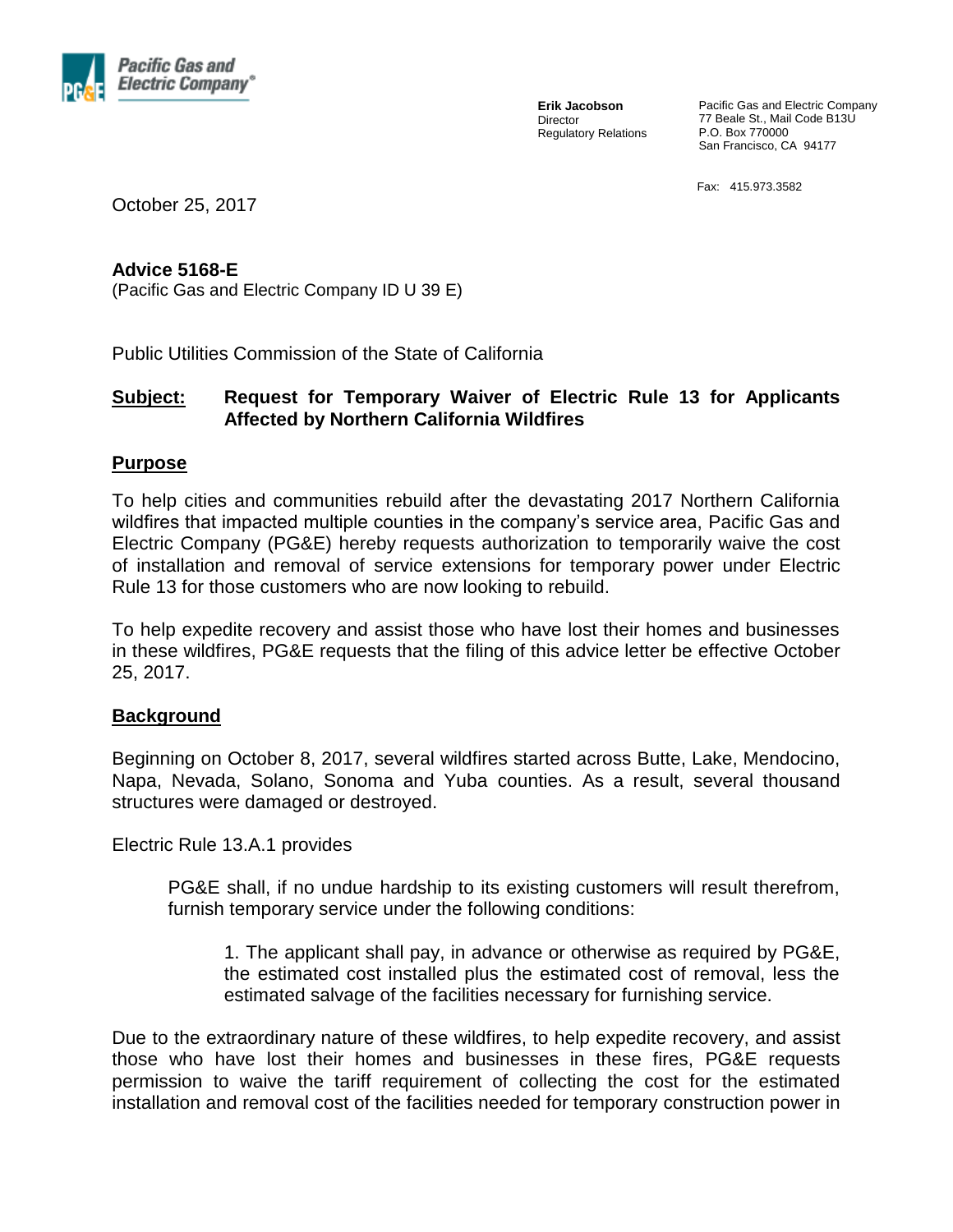2017 and 2018 in the fire zone for customers beginning construction after the wildfires. PG&E proposes to instead include the actual installation and removal costs in the Catastrophic Event Memorandum Account (CEMA) – Electric Preliminary Statement Part G – and seek recovery of these costs in a future CEMA application. PG&E is not seeking a CPUC determination regarding recovery through CEMA of these costs through this advice letter, only permission to waive the requirement to collect from the customers themselves and permission to seek such recovery at a later date.

#### **Protest**

Given that customers are already requesting temporary service to begin rebuilding, PG&E requests under GO 96-B Section 1.3 that the protest period be shortened to 9 days. Anyone wishing to protest this filing may do so by letter sent via U.S. mail, facsimile or E-mail, no later than November 3, 2017, which is 9 days from the date of this filing. Protests should be submitted to:

> CPUC Energy Division ED Tariff Unit 505 Van Ness Avenue, 4<sup>th</sup> Floor San Francisco, California 94102

Facsimile: (415) 703-2200 E-mail: EDTariffUnit@cpuc.ca.gov

Copies also should be mailed to the attention of the Director, Energy Division, Room 4004, at the address shown above.

The protest also should be sent via E-mail or U.S. Mail (and by facsimile, if possible) to PG&E at the address shown below on the same date it is mailed or delivered to the Commission:

> Erik Jacobson Director, Regulatory Relations c/o Megan Lawson Pacific Gas and Electric Company 77 Beale Street, Mail Code B13U P.O. Box 770000 San Francisco, California 94177

Facsimile: (415) 973-3582 E-mail: PGETariffs@pge.com

Any person (including individuals, groups, or organizations) may protest or respond to an advice letter (General Order 96-B, Section 7.4). The protest shall contain the following information: specification of the advice letter protested; grounds for the protest; supporting factual information or legal argument; name, telephone number,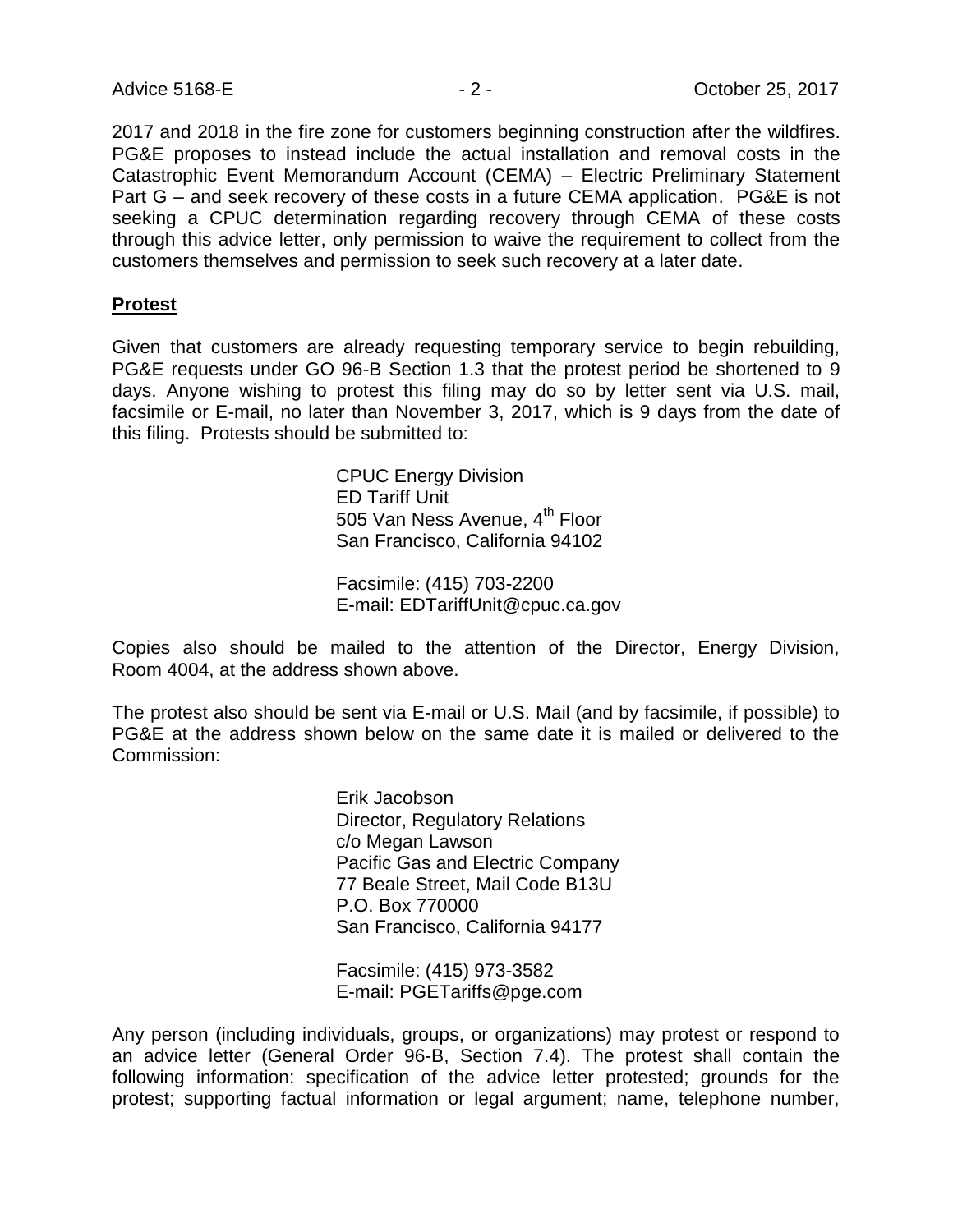postal address, and (where appropriate) e-mail address of the protestant; and statement that the protest was sent to the utility no later than the day on which the protest was submitted to the reviewing Industry Division (General Order 96-B, Section 3.11).

## **Effective Date**

PG&E submits this advice letter as a Tier 3 advice filing. PG&E requests that this advice letter become effective October 25, 2017.

#### **Notice**

In accordance with General Order 96-B, Section IV, a copy of this advice letter is being sent electronically and via U.S. mail to parties shown on the service list for A.16-10-019. Address changes to the General Order 96-B service list should be directed to PG&E at email address PGETariffs@pge.com. For changes to any other service list, please contact the Commission's Process Office at (415) 703-2021 or at Process\_Office@cpuc.ca.gov. Send all electronic approvals to PGETariffs@pge.com. Advice letter filings can also be accessed electronically at http://www.pge.com/tariffs.

 /S/ Erik Jacobson Director, Regulatory Relations

cc: Service List A.16-10-019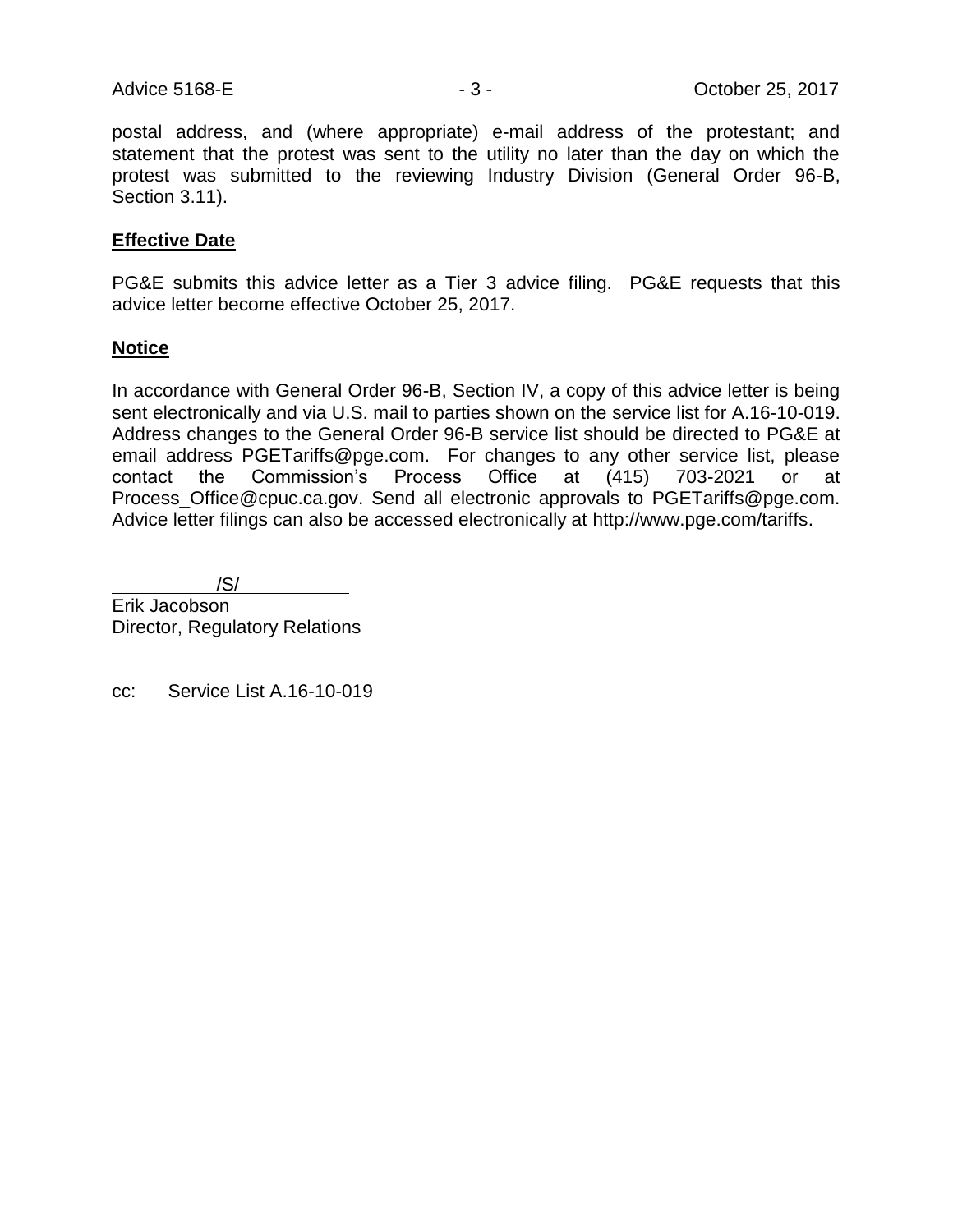# CALIFORNIA PUBLIC UTILITIES COMMISSION ADVICE LETTER FILING SUMMARY ENERGY UTILITY

| MUST BE COMPLETED BY UTILITY (Attach additional pages as needed)                                                                                                                                                                                                       |                                             |                                                                     |
|------------------------------------------------------------------------------------------------------------------------------------------------------------------------------------------------------------------------------------------------------------------------|---------------------------------------------|---------------------------------------------------------------------|
| Company name/CPUC Utility No. Pacific Gas and Electric Company (ID U39 E)                                                                                                                                                                                              |                                             |                                                                     |
| Utility type:                                                                                                                                                                                                                                                          | Contact Person: Annie Ho                    |                                                                     |
| $\boxtimes$ ELC<br>$\Box$ GAS                                                                                                                                                                                                                                          | Phone #: (415) 973-8794                     |                                                                     |
| $\square$ PLC<br>$\Box$ HEAT<br>$\square$ WATER                                                                                                                                                                                                                        | E-mail: AMHP@pge.com and PGETariffs@pge.com |                                                                     |
|                                                                                                                                                                                                                                                                        |                                             |                                                                     |
| <b>EXPLANATION OF UTILITY TYPE</b>                                                                                                                                                                                                                                     |                                             | (Date Filed/Received Stamp by CPUC)                                 |
| $ELC = Electric$<br>$GAS = Gas$<br>$HEAT = Heat$<br>$PLC = Pipeline$<br>$WATER = Water$                                                                                                                                                                                |                                             |                                                                     |
| Advice Letter $(AL)$ #: $5168-E$                                                                                                                                                                                                                                       | Tier: $3$                                   |                                                                     |
| Subject of AL: Request for Temporary Waiver of Electric Rule 13 for Applicants Affected by Northern                                                                                                                                                                    |                                             |                                                                     |
| <b>California Wildfires</b>                                                                                                                                                                                                                                            |                                             |                                                                     |
| Keywords (choose from CPUC listing): Customer Charge                                                                                                                                                                                                                   |                                             |                                                                     |
|                                                                                                                                                                                                                                                                        |                                             |                                                                     |
| If AL filed in compliance with a Commission order, indicate relevant Decision/Resolution #: N/A                                                                                                                                                                        |                                             |                                                                     |
| Does AL replace a withdrawn or rejected AL? If so, identify the prior AL: No                                                                                                                                                                                           |                                             |                                                                     |
| Summarize differences between the AL and the prior withdrawn or rejected AL:                                                                                                                                                                                           |                                             |                                                                     |
| Is AL requesting confidential treatment? If so, what information is the utility seeking confidential treatment for: No.                                                                                                                                                |                                             |                                                                     |
| Confidential information will be made available to those who have executed a nondisclosure agreement: $N/A$                                                                                                                                                            |                                             |                                                                     |
| $Name(s)$ and contact information of the person(s) who will provide the nondisclosure agreement and access to the confidential<br>information: N/A                                                                                                                     |                                             |                                                                     |
| Resolution Required? $\boxtimes$ Yes $\Box$ No                                                                                                                                                                                                                         |                                             |                                                                     |
| Requested effective date: October 25, 2017<br>No. of tariff sheets: $N/A$                                                                                                                                                                                              |                                             |                                                                     |
| Estimated system annual revenue effect $(\%): N/A$                                                                                                                                                                                                                     |                                             |                                                                     |
| Estimated system average rate effect (%): N/A                                                                                                                                                                                                                          |                                             |                                                                     |
| When rates are affected by AL, include attachment in AL showing average rate effects on customer classes (residential, small commercial,<br>large C/I, agricultural, lighting).                                                                                        |                                             |                                                                     |
| Tariff schedules affected: N/A                                                                                                                                                                                                                                         |                                             |                                                                     |
| Service affected and changes proposed: N/A                                                                                                                                                                                                                             |                                             |                                                                     |
| Pending advice letters that revise the same tariff sheets: $N/A$                                                                                                                                                                                                       |                                             |                                                                     |
| Given that customers are already requesting temporary service to begin rebuilding, PG&E requests under GO 96-B Section 1.3 that the<br>protest period be shortened to 9 days. Protests, dispositions, and all other correspondence regarding this AL shall be sent to: |                                             |                                                                     |
| <b>California Public Utilities Commission</b>                                                                                                                                                                                                                          |                                             | <b>Pacific Gas and Electric Company</b>                             |
| <b>Energy Division</b>                                                                                                                                                                                                                                                 |                                             | <b>Attn: Erik Jacobson</b><br><b>Director, Regulatory Relations</b> |
| <b>EDTariffUnit</b><br>505 Van Ness Ave., 4 <sup>th</sup> Flr.                                                                                                                                                                                                         |                                             | c/o Megan Lawson                                                    |
| San Francisco, CA 94102                                                                                                                                                                                                                                                |                                             | 77 Beale Street, Mail Code B13U                                     |
| E-mail: EDTariffUnit@cpuc.ca.gov                                                                                                                                                                                                                                       |                                             | P.O. Box 770000<br>San Francisco, CA 94177                          |
|                                                                                                                                                                                                                                                                        |                                             | E-mail: PGETariffs@pge.com                                          |